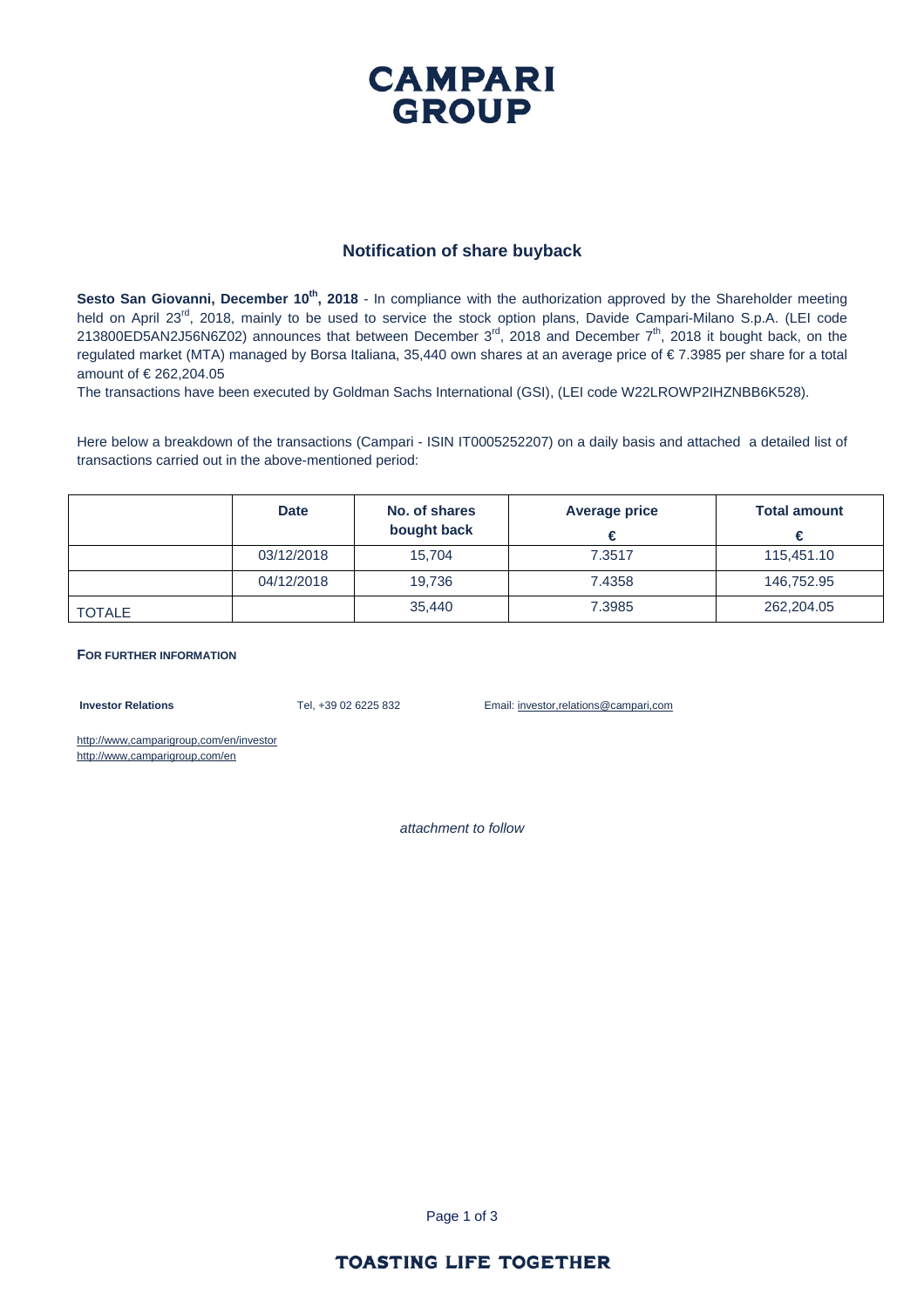# **CAMPARI GROUP**

| <b>DATA OPERAZIONE</b> | Ora         | A/V | <b>PREZZO</b> | <b>QUANTITA'</b> |
|------------------------|-------------|-----|---------------|------------------|
| 03-dec-18              | 9:06:11 AM  | A   | 7,38          | 518              |
| 03-dec-18              | 9:08:29 AM  | A   | 7,37          | 715              |
| 03-dec-18              | 11:10:07 AM | A   | 7,38          | 1200             |
| 03-dec-18              | 11:10:08 AM | A   | 7,38          | 606              |
| 03-dec-18              | 11:10:08 AM | Α   | 7,38          | 512              |
| 03-dec-18              | 11:10:09 AM | Α   | 7,38          | 338              |
| 03-dec-18              | 11:10:10 AM | A   | 7,38          | 440              |
| 03-dec-18              | 11:11:15 AM | Α   | 7,375         | 550              |
| 03-dec-18              | 11:11:23 AM | A   | 7,375         | 515              |
| 03-dec-18              | 11:33:52 AM | A   | 7,37          | $\mathbf{1}$     |
| 03-dec-18              | 11:33:52 AM | Α   | 7,37          | 522              |
| 03-dec-18              | 11:48:52 AM | A   | 7,37          | 546              |
| 03-dec-18              | 12:07:45 PM | Α   | 7,36          | 694              |
| 03-dec-18              | 12:39:52 PM | A   | 7,355         | 545              |
| 03-dec-18              | 12:57:53 PM | Α   | 7,365         | 100              |
| 03-dec-18              | 12:59:22 PM | A   | 7,365         | 100              |
| 03-dec-18              | 1:00:57 PM  | A   | 7,365         | 100              |
| 03-dec-18              | 1:02:18 PM  | Α   | 7,365         | 100              |
| 03-dec-18              | 1:05:15 PM  | A   | 7,365         | 601              |
| 03-dec-18              | 1:14:32 PM  | Α   | 7,34          | 650              |
| 03-dec-18              | 1:15:08 PM  | A   | 7,335         | 783              |
| 03-dec-18              | 1:17:55 PM  | A   | 7,315         | 790              |
| 03-dec-18              | 1:17:55 PM  | Α   | 7,315         | 554              |
| 03-dec-18              | 1:18:24 PM  | A   | 7,31          | 686              |
| 03-dec-18              | 1:19:03 PM  | Α   | 7,3           | 418              |
| 03-dec-18              | 1:19:04 PM  | A   | 7,3           | 549              |
| 03-dec-18              | 1:35:47 PM  | A   | 7,32          | 693              |
| 03-dec-18              | 1:47:08 PM  | Α   | 7,325         | 1081             |
| 03-dec-18              | 1:47:09 PM  | A   | 7,325         | 55               |
| 03-dec-18              | 2:06:59 PM  | Α   | 7,38          | 100              |
| 03-dec-18              | 2:08:30 PM  | Α   | 7,38          | 100              |
| 03-dec-18              | 2:09:54 PM  | Α   | 7,38          | 100              |
| 03-dec-18              | 2:11:01 PM  | A   | 7,38          | 442              |
| 04-dec-18              | 8:04:43 AM  | Α   | 7,405         | 436              |
| 04-dec-18              | 8:04:46 AM  | Α   | 7,4           | 334              |
| 04-dec-18              | 8:13:14 AM  | Α   | 7,395         | 402              |
| 04-dec-18              | 8:24:13 AM  | Α   | 7,42          | 522              |
| 04-dec-18              | 8:38:18 AM  | A   | 7,43          | 559              |
| 04-dec-18              | 8:38:20 AM  | Α   | 7,43          | 625              |
| 04-dec-18              | 8:51:25 AM  | Α   | 7,43          | 509              |
| 04-dec-18              | 9:53:22 AM  | Α   | 7,44          | 5                |
| 04-dec-18              | 9:53:23 AM  | Α   | 7,44          | 495              |

Page 2 of 3

### **TOASTING LIFE TOGETHER**